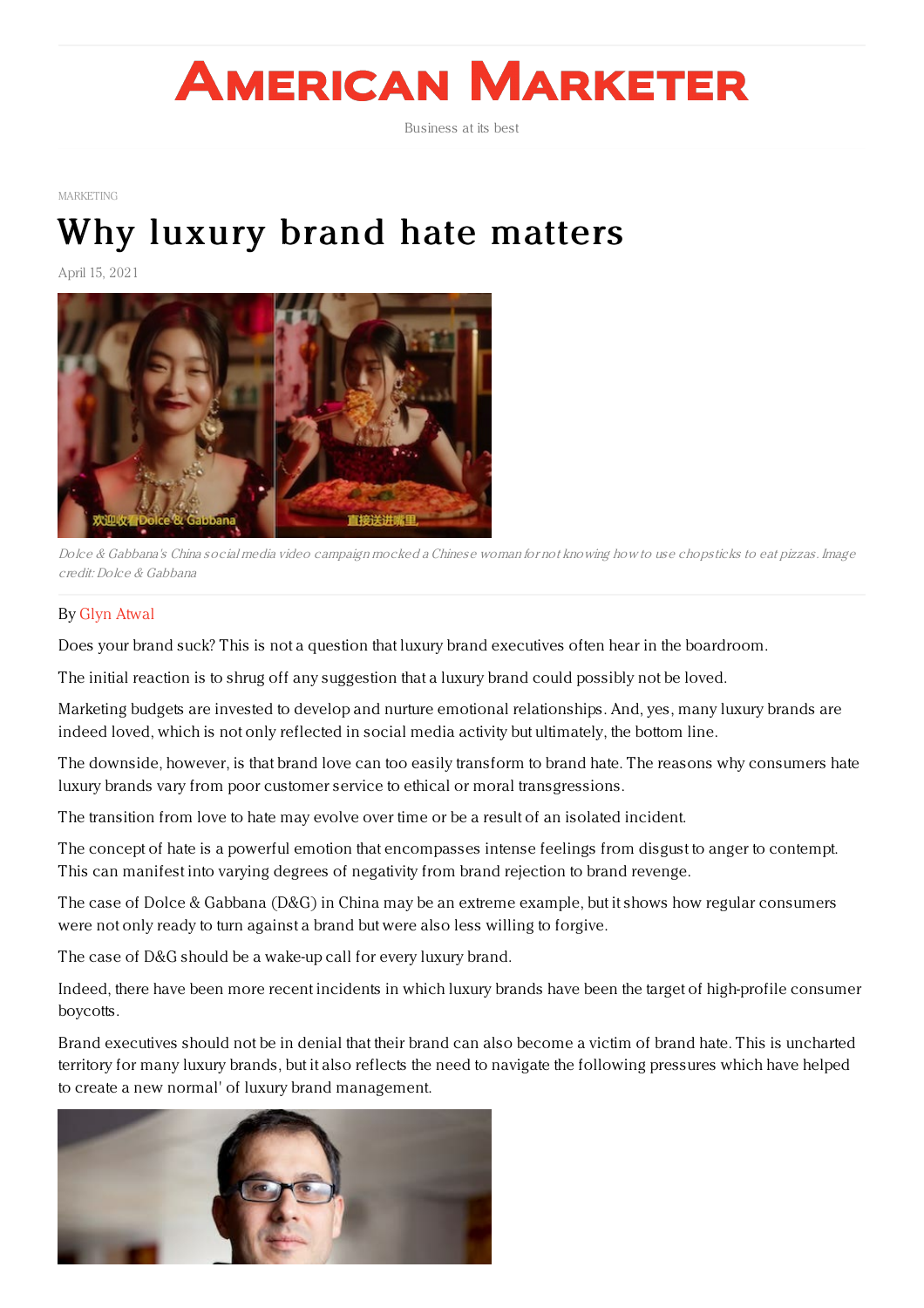

GlynAtwal is associate professor of marketing management at the Burgundy School ofBusiness

#### Scrutiny

Luxury brands are likely to come under greater scrutiny compared to non-luxury brands.

The reasons why luxury brands appear to be particularly vulnerable can be attributed to its prestige positioning.

A high-profile brand is more likely to attract the attention of media and pressure groups. And clicks.

Consumers are also expecting standards from luxury brands which represent the pinnacle of excellence. This heightened scrutiny goes beyond product or service performance but encompasses all branding touchpoints.

#### Belief-driven

Consumers are increasingly aligning their own personal values with those of the luxury brands they buy.

According to 2019 Edelman Trust Barometer Special Report, 64 percent of consumers choose, switch, avoid or boycott a brand based on its stand on societal issues.

Today's consumer is belief-driven which means that they are willing to reward or punish a luxury brand because of its position on social or political issues. Black Lives Matter is just one of many social causes. Luxury consumers and particularly younger cohorts do care.

#### Call-out culture

The belief-driven consumer is not afraid to call brands to account.

Consumers are increasingly taking a stand facilitated by the widespread use of social media.

In a Sprout Social US survey, 56 percent of millennials have used social media to "call out" or criticize a business.

Burberry, for example, was outed for incinerating tens of millions of dollars of unsold goods. Hashtag activism has entered the mainstream.

#### Amplification

Consumers who are often left emotionally outraged by perceived company shortcomings want their feelings to be known by as many people as possible. This type of response can be particularly toxic to brands as it gains momentum on social media.

However, a game changer is how influencers or key opinion leaders (KOLs) are able to reinforce the hate toward the brand.

In the case of D&G in China, Chinese celebrities who enjoy huge followings turned to social media to either criticize or call to boycott the brand.

THE RISK OF luxury brands facing brand hate is very real.

A quick search on social media may reveal a reality check on consumer sentiment.

Of course, some luxury brands are positioned to polarize customer opinion. This does not mean that they have to "suck."

Luxury executives need to recognize the risk that brand hate will not only distance former customers, but also spread to existing and future customers. This can also have a devastating impact on other stakeholders, namely employees and investors.

It is time to put what can be done to avoid brand hate on the marketing agenda.

[Glyn](https://www.bsb-education.com/professeurs-recherche/annuaire-des-professeurs/?lang=en&nom=ATWAL&prenom=Glyn) Atwal is associate professor of marketing management at Burgundy School of Business (France). He is coauthor of ["Luxury](https://www.palgrave.com/gp/book/9781137547132) Brands in China and India" (Palgrave Macmillan). Reach him at [glyn.atwal@bsb-education.com](mailto:glyn.atwal@bsb-education.com).

MOST POPULAR

<sup>1.</sup> Brands should incentivize [consumers](https://www.americanmarketer.com/brands-should-incentivize-consumers-to-go-green) to go green

<sup>2.</sup> Retailers [expanding](https://www.americanmarketer.com/ukg-releases-report-on-shopping-trends-for-the-upcoming-holiday-season) pickup options, facing staff shortages this holiday season: report

<sup>3.</sup> Owning the customer experience in an Amazon-disrupted market